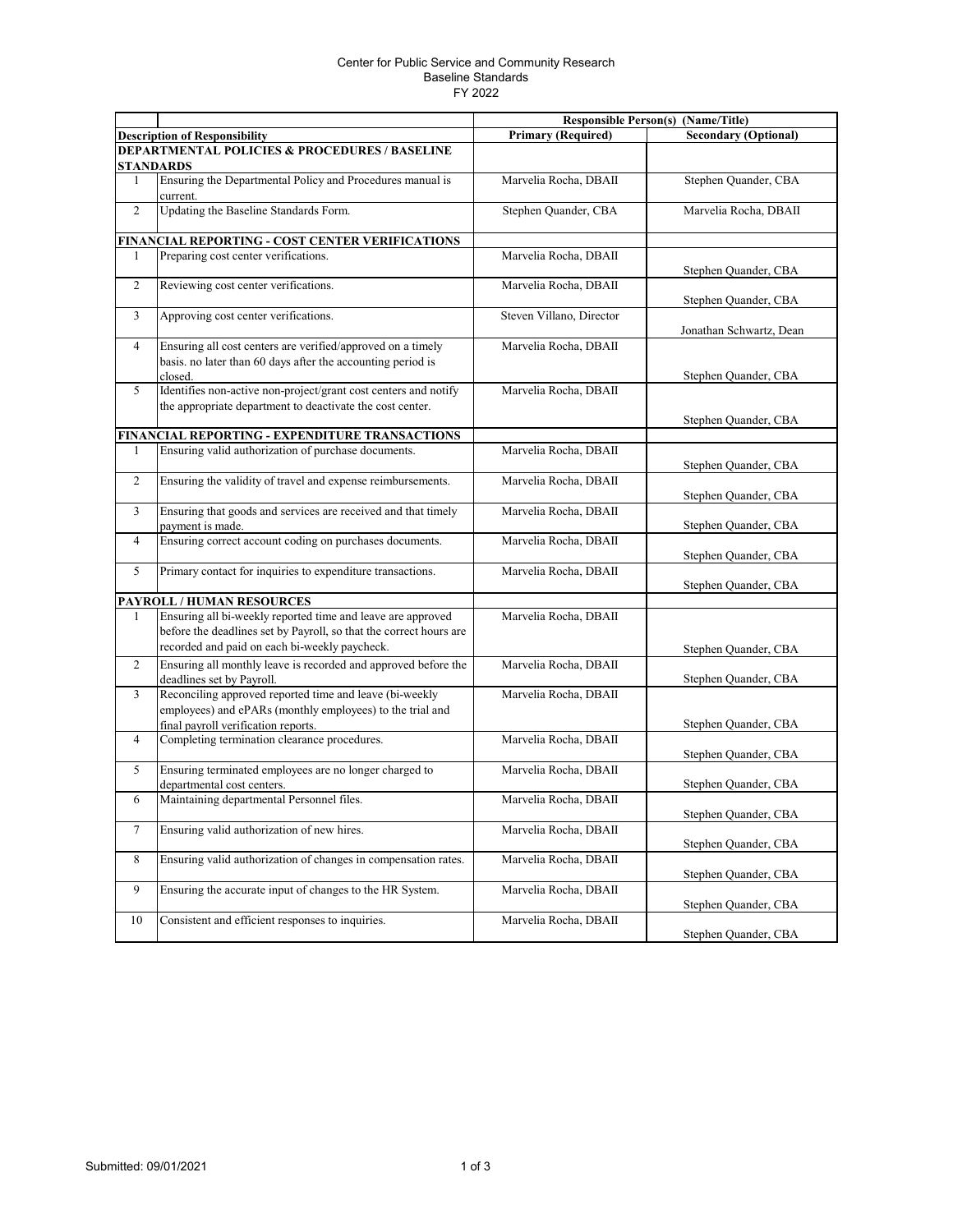## Center for Public Service and Community Research Baseline Standards FY 2022

|                |                                                                                                                                                                                  |                                | Responsible Person(s) (Name/Title)           |
|----------------|----------------------------------------------------------------------------------------------------------------------------------------------------------------------------------|--------------------------------|----------------------------------------------|
|                | <b>Description of Responsibility</b>                                                                                                                                             | <b>Primary (Required)</b>      | <b>Secondary (Optional)</b>                  |
|                | <b>CASH HANDLING</b>                                                                                                                                                             |                                |                                              |
| 1              | Collecting cash, checks, etc.                                                                                                                                                    | Stacey Bryant, Admin Asst. III | Tracey Vennus Roberts, Admin<br>Assistant II |
| $\overline{c}$ | Prepares Departmental Deposit Form.                                                                                                                                              | Stacey Bryant, Admin Asst. III | Tracey Vennus Roberts, Admin<br>Assistant II |
| 3              | Approves Departmental Deposit Form.                                                                                                                                              | Stacey Bryant, Admin Asst. III | Tracey Vennus Roberts, Admin<br>Assistant II |
| $\overline{4}$ | Transports deposit to the Cashiers Office.                                                                                                                                       | Stacey Bryant, Admin Asst. III | Tracey Vennus Roberts, Admin<br>Assistant II |
| 5              | Preparing Journal Entries.                                                                                                                                                       | Stacey Bryant, Admin Asst. III | Tracey Vennus Roberts, Admin<br>Assistant II |
| 6              | Verifying deposits posted correctly in the Finance System.                                                                                                                       | Stacey Bryant, Admin Asst. III | Tracey Vennus Roberts, Admin<br>Assistant II |
| $\tau$         | Adequacy of physical safeguards of cash receipts and<br>equivalent.                                                                                                              | Stacey Bryant, Admin Asst. III | Tracey Vennus Roberts, Admin<br>Assistant II |
| 8              | Ensuring deposits are made timely.                                                                                                                                               | Stacey Bryant, Admin Asst. III | Tracey Vennus Roberts, Admin<br>Assistant II |
| 9              | Ensuring all employees who handle cash have completed Cash<br>Security Procedures or Cash Deposit and Security Procedures<br>training.                                           | Stacey Bryant, Admin Asst. III | Tracey Vennus Roberts, Admin<br>Assistant II |
| 10             | Updating Cash Handling Procedures as needed.                                                                                                                                     | Stacey Bryant, Admin Asst. III | Tracey Vennus Roberts, Admin<br>Assistant II |
| 11             | Consistent and efficient responses to inquiries.                                                                                                                                 | Stacey Bryant, Admin Asst. III | Tracey Vennus Roberts, Admin<br>Assistant II |
| PETTY          | <b>CASH</b>                                                                                                                                                                      |                                |                                              |
| 1              | Preparing petty cash disbursements.                                                                                                                                              | N/A                            |                                              |
| $\overline{c}$ | Ensuring petty cash disbursements are not for more than \$100.                                                                                                                   | N/A                            |                                              |
| 3              | Ensuring petty cash disbursements are made for only authorized N/A<br>purposes.                                                                                                  |                                |                                              |
| 4              | Approving petty cash disbursements.                                                                                                                                              | N/A                            |                                              |
| 5              | Replenishing the petty cash fund timely.                                                                                                                                         | N/A                            |                                              |
| 6              | Ensuring the petty cash fund is balanced after each<br>disbursement.                                                                                                             | N/A                            |                                              |
|                | <b>CONTRACT ADMINISTRATION</b>                                                                                                                                                   |                                |                                              |
| 1              | Ensuring departmental personnel comply with contract<br>administration policies/procedures.                                                                                      | Marvelia Rocha, DBAII          | Stephen Quander, CBA                         |
|                | PROPERTY MANAGEMENT                                                                                                                                                              |                                |                                              |
| 1              | Performing the annual inventory.                                                                                                                                                 | Stacey Bryant, Admin Asst. III | Tracey Vennus Roberts, Admin<br>Assistant II |
| $\overline{c}$ | Ensuring the annual inventory was completed correctly.                                                                                                                           | Marvelia Rocha, DBAII          | Stephen Quander, CBA                         |
| 3              | Tagging equipment.                                                                                                                                                               | <b>Information Technology</b>  |                                              |
| 4              | Approving requests for removal of equipment from campus.                                                                                                                         | Steven Villano, Director       | Stephen Quander, CBA                         |
|                | <b>DISCLOSURE FORMS</b>                                                                                                                                                          |                                |                                              |
| 1              | Ensuring all employees with purchasing influence complete the<br>annual Related Party disclosure statement online.                                                               | Steven Villano, Director       | Marvelia Rocha, DBAII                        |
| $\overline{c}$ | Ensuring all full time, benefits eligible, exempt faculty and staff<br>complete the Consulting disclosure statement online.                                                      | Steven Villano, Director       | Marvelia Rocha, DBAII                        |
| 3              | Ensuring that all Principal and Co-Principal Investigators<br>complete the annual Conflict of Interest disclosure statement for<br>the Office of Research and Sponsored Programs | Steven Villano, Director       | Marvelia Rocha, DBAII                        |
|                | <b>RESEARCH ADMINISTRATION</b>                                                                                                                                                   |                                |                                              |
| 1              | Verifies that all grant cost centers contain positive budgetary<br>balances.                                                                                                     | Marvelia Rocha, DBAII          | Stephen Quander, CBA                         |
| $\overline{c}$ | Ensuring that research expenditures are covered by funds from<br>sponsors.                                                                                                       | Marvelia Rocha, DBAII          |                                              |
|                |                                                                                                                                                                                  |                                | Stephen Quander, CBA                         |